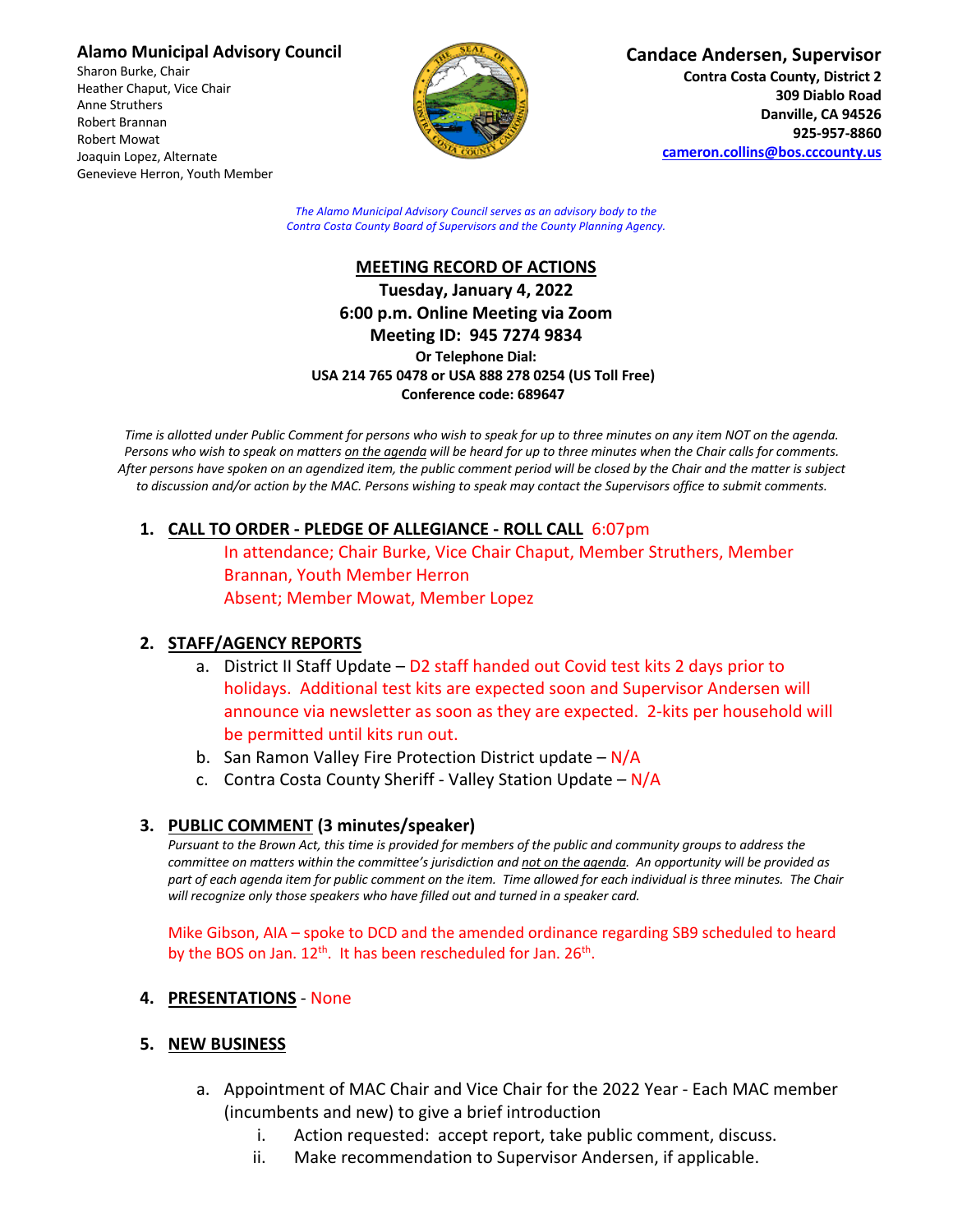Motion by Member Struthers to recommend Member Burke serve as Chair and Member Chaput serve as Vice Chair for the 2022-23 year. 2<sup>nd</sup> by Member Brannan.

#### Motion approved.

- b. CDVR21-01037 Applicant requests approval of a variance for a pergola/arbor to be built within the 20' secondary front yard (Danville Blvd) where a 12' easement is also located. Pergola/arbor is also under the dripline of several trees. Project located at 10 Camille Place, Alamo. (Everett Louie, planner)
	- i. Action requested: accept report, take public comment, discuss.
	- ii. Make recommendation to Supervisor Andersen, if applicable.

### Mike Gibson, AIA

Motion by Member Struthers to recommend approval of application as received. 2<sup>nd</sup> by Chair Chaput. Motion approved.

- c. CDVR21-01038 The applicant requests approval of a Development Plan to allow the conversion of one office unit on the second floor of an existing building located in a Retail-Business (R-B) zoning district and Commercial (CO) General Plan land use designation to an approximately 610 square-foot, two-bedroom residential unit. Project located at 37 Alamo Square Drive, Alamo (Everett Louie, planner)
	- i. Action requested: accept report, take public comment, discuss.
	- ii. Make recommendation to Supervisor Andersen, if applicable.

Mike Gibson, AIA

Motion by Member Struthers to recommend approval of application as received. 2<sup>nd</sup> by Chair Chaput. Motion approved.

- d. Review and make recommendation that the ALAMO sign proposed at the roundabout on Danville Blvd., include Est. 1852 date.
	- i. Action requested: accept report, take public comment, discuss.
	- ii. Make recommendation to Supervisor Andersen, if applicable.

Motion by Member Brannan to amend rock sign on roundabout in Alamo to include 'Est. 1852'. 2<sup>nd</sup> by Member Struthers. Motion approved.

e. Review and make recommendation about bands and movies for Alamo Summer Concert Series. Dates for band and movie activities are as follows;

July 1-band July 8-movie July 15-band July 22-movie July 29-band Aug 5-band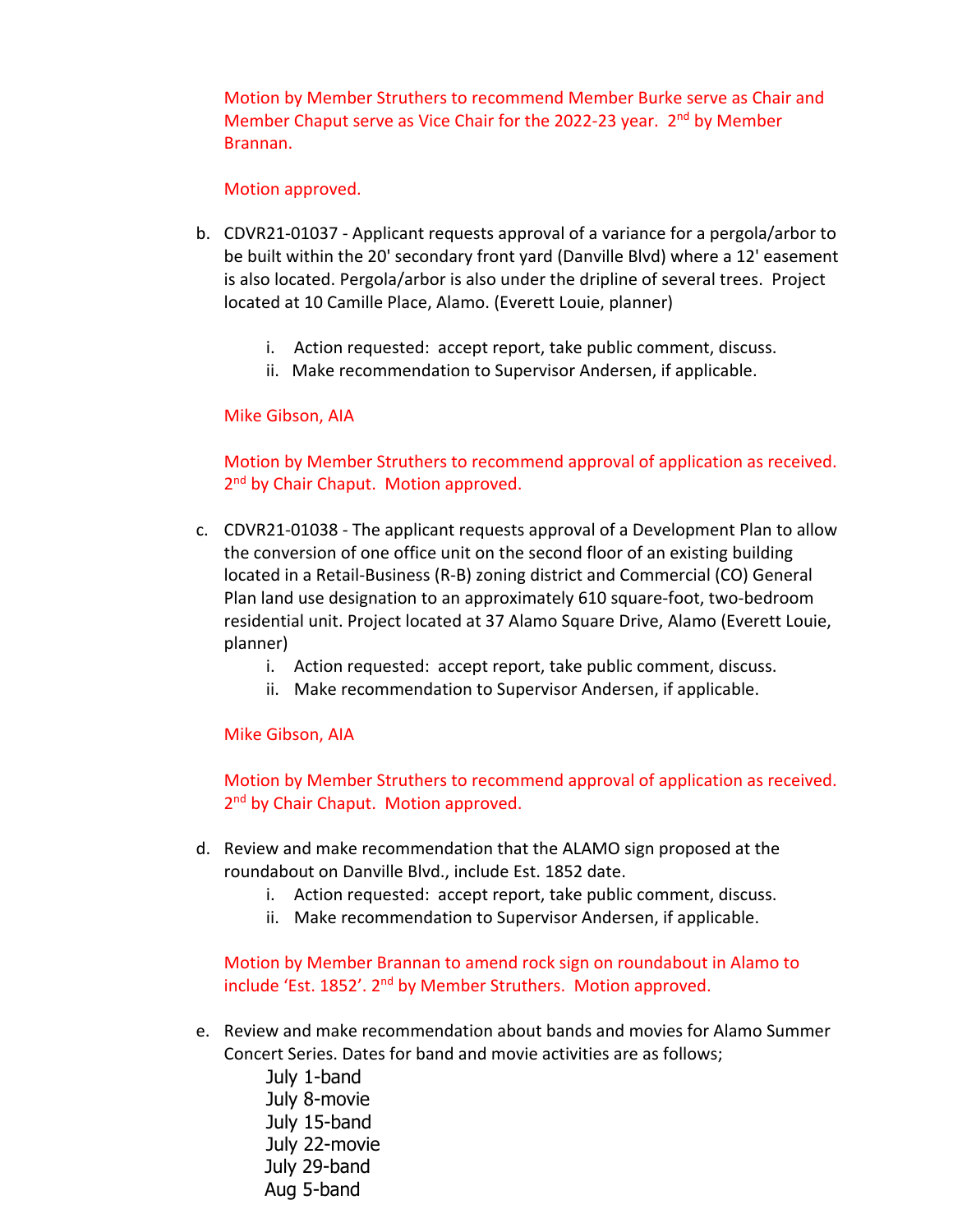- i. Action requested: accept report, take public comment, discuss.
- ii. Make recommendation to Supervisor Andersen, if applicable.

Motion by Member Struthers to approve band and movie schedule as received above. 2<sup>nd</sup> by Member Brannan. Motion approved.

### **6. OLD BUSINESS** None

#### **7. CONSENT CALENDAR**

**All matters listed under CONSENT CALENDAR are considered by the Alamo MAC to be routine and will be enacted by one motion. There will be no separate discussion of these items unless requested by a member of the Alamo MAC or a member of the public prior to the time the Alamo MAC votes on the motion to adopt.**

- a. Approve December  $7<sup>th</sup>$ , 2021 Record of Actions.
	- a. Action requested: accept report, take public comment, discuss.
	- b. Make recommendation to Supervisor Andersen, if applicable.

Motion by Vice Chair Chaput to approve December ROA's as received. 2<sup>nd</sup> by Member Struthers. Motion approved.

**8. SUBCOMMITTEE REPORTS** MAC reviewed each subcommittee and its responsibilities. Alamo AOB Subcommittee for Schools: Chaput, Herron

School is expected to return week of 1/10. SRVHS is handing out Covid test kits and asking families take tests prior to returning. Emergency evacuation plan continues to be a focus.

Alamo AOB Subcommittee for Downtown: Gagnon, Mowat - None Alamo Police Services Advisory Committee: Brannan

Committee discussed crime preventative ideas; Neighborhood Watch, If I Were A Thief Program, etc. The StarChase technology was also considered for an additional daytime vehicle to assist with vehicle chases. Also discussed were the additional 1500 homes and potential tax revenue that could be brought into P2 should they opt to be added via LAFCO into the District.

Land Use Planning Subcommittee: Barclay (chair), Gagnon, Mowat - None Iron Horse Corridor Subcommittee: Struthers (Chair), Gagnon - None Parks and Recreation Subcommittee: Struthers (chair), Burke, Chaput Staff to check in with PW Special Districts on their securing bands for summer concert series and movie nights. Also need update on survey results offered this past summer. Trees and Landscape Subcommittee: Mowat - None

**9. CORRESPONDENCE (the following items are listed for informational purposes only and may be considered for discussion at a future meeting).**

None

### **10. COMMENTS BY MEMBERS OF THE ALAMO MAC**

MAC would like an update on the Tree Ordinance, understanding is it is now being reviewed from a CEQA standpoint. Is DCD able to offer an update?